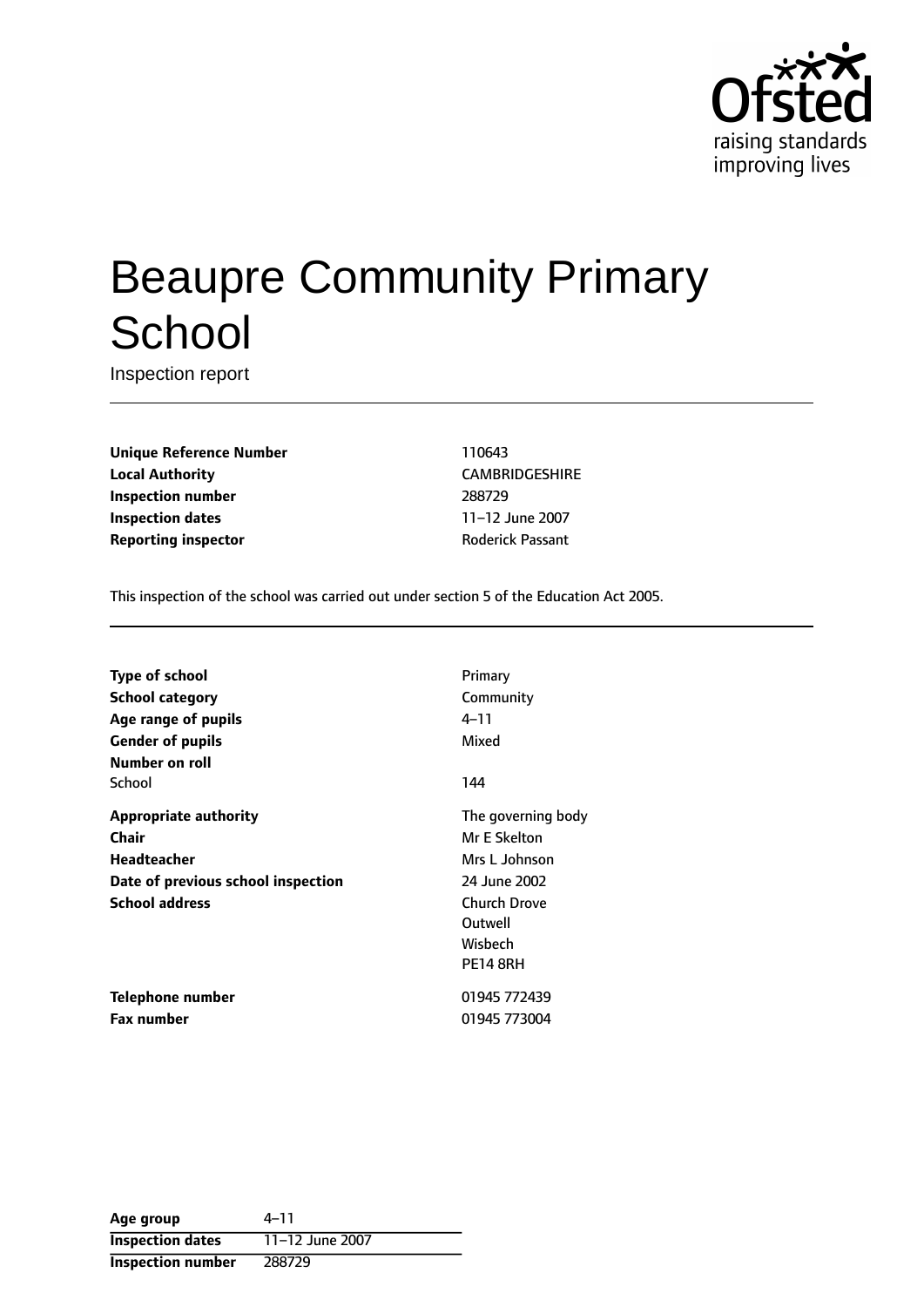.

© Crown copyright 2007

#### Website: www.ofsted.gov.uk

This document may be reproduced in whole or in part for non-commercial educational purposes, provided that the information quoted is reproduced without adaptation and the source and date of publication are stated.

Further copies of this report are obtainable from the school. Under the Education Act 2005, the school must provide a copy of this report free of charge to certain categories of people. A charge not exceeding the full cost of reproduction may be made for any other copies supplied.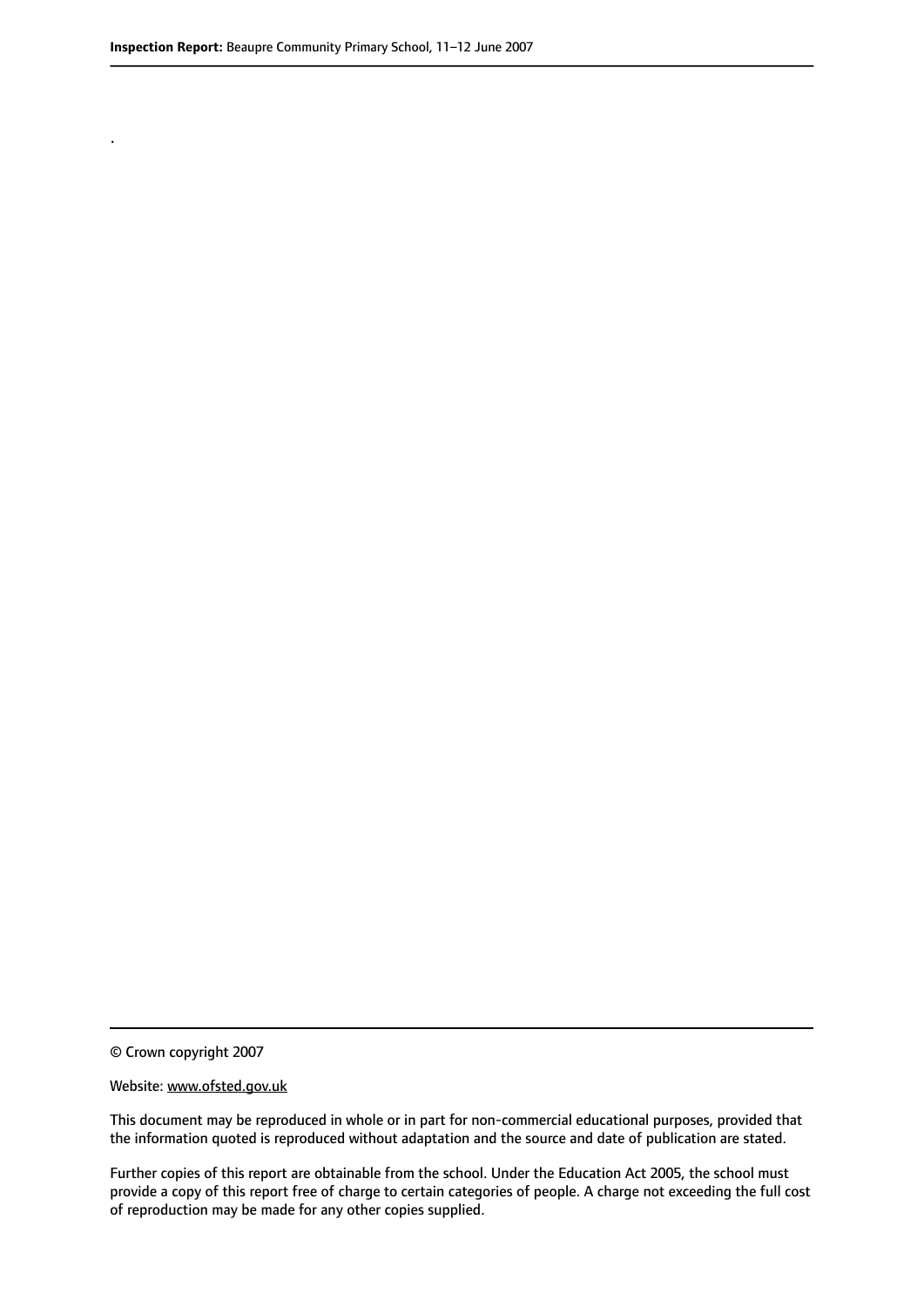# **Introduction**

The inspection was carried out by two Additional Inspectors.

#### **Description of the school**

Beaupre Community Primary School is smaller than average. The local authority is Cambridgeshire but the school is situated in Norfolk. There is an uneven number of girls and boys in some year groups and the numbers of pupils joining the school vary each year. Skill levels on entry to the Reception class represents the full range of ability but are generally below that typically found in this age group. There is significant year-on-year variation in the skills that children have when they start school. Whilst the number of pupils with statements detailing their educational needs is above average, the overall percentage of pupils who are on the school register for special needs is below the national average. The number of children from ethnic minority groups, learning English as an additional language or who are from Traveller communities is low. The number of pupils known to be eligible for free school meals is also low, but pupils come from a far wider range of social and economic backgrounds than these figures might imply. The number of pupils joining or leaving the school at various points in the school year has increased significantly since the last inspection.

#### **Key for inspection grades**

| Grade 1 | Outstanding  |
|---------|--------------|
| Grade 2 | Good         |
| Grade 3 | Satisfactory |
| Grade 4 | Inadequate   |
|         |              |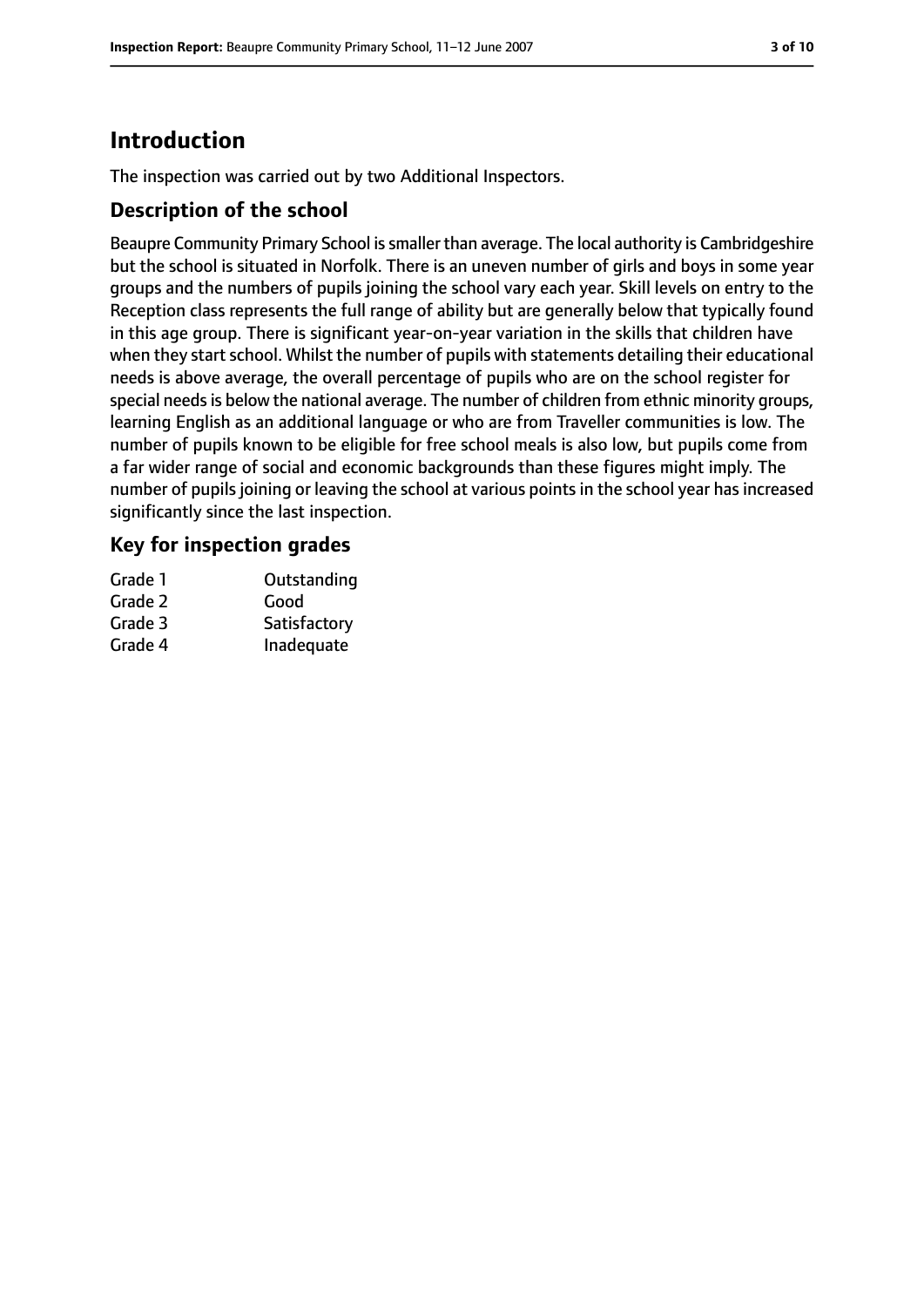## **Overall effectiveness of the school**

#### **Grade: 2**

Beaupre is a good school and provides good value for money. Pupils achieve well and make good progress academically and in their personal development. The school has improved significantly since the last inspection because of the good quality of leadership and management. Standards have improved and the curriculum is good. Standards by the end of Year 6 in 2006 were above average, and standards in 2007 are likely to be similarly high. However, the way pupils present their work is often weak and they do not have enough opportunities to share their ideas and explain their thinking. The youngest children achieve well because they receive good teaching. Care, guidance and support are also good and compensate for some variability in teaching. Teaching is satisfactory. Ensuring consistently good teaching remains a development priority for the school. Members of the senior leadership team have a very good idea of individual teachers' strengths and provide effective support to develop their skills. All members of the school staff work hard on behalf of the pupils. Older pupils recognise this and appreciate the help they receive. Some pupils are over-reliant on adult support. Not enough is done to promote pupils' independent learning skills and they do not take sufficient responsibility for their own learning.

Pupils who are vulnerable or have additional learning needs make good progress. Thisis because a particular strength of the school is the concern for and knowledge of individuals, underpinned by the very good information about all pupils' progress. The use made of this information to organise additional help enables individuals who are not making good progress to catch up. Teachers are accountable for the progress pupils make and build effectively on their previous learning. The turnover of teachers in recent years has been a concern for some parents and, recognising this, the school reduces potential instability by developing the role of the learning support assistants, investing in their training and taking great care over their appointment. The result is that learning support assistants have considerable expertise and play a very important part in ensuring pupils' progress.

Year 6 pupils enjoy school. They are mature and perceptive. They feel that they are listened to and have a say in how the school is run through the school council. Spiritual, moral, social and cultural development is good. Pupils feel safe, know how to look after themselves and understand the importance of healthy eating and exercise. Their contribution to the school community is satisfactory. Because pupils have effective basic skills - in literacy, numeracy and information and communication technology (ICT) - and are adept socially, they have a good foundation for their future economic well-being. Year 6 pupils much appreciated their recent 'careers convention'. Some parents express concerns about bullying. Pupils report that there is some bullying, but are confident that the school takes prompt and effective action to stop it. Behaviour is satisfactory and most pupils behave well. However, at times, a small number of pupils still present difficult and challenging behaviour.

Leadership and management are good. This is shown by the improvement since the last inspection. The headteacher leads the school well. She has established a caring, safe and supportive school in which pupils achieve well. She has determinedly maintained this in the face of on-going staff changes. Governance is satisfactory.

#### **What the school should do to improve further**

- Develop consistently good standards in teaching in all lessons across the school.
- Foster pupils' independent learning skills.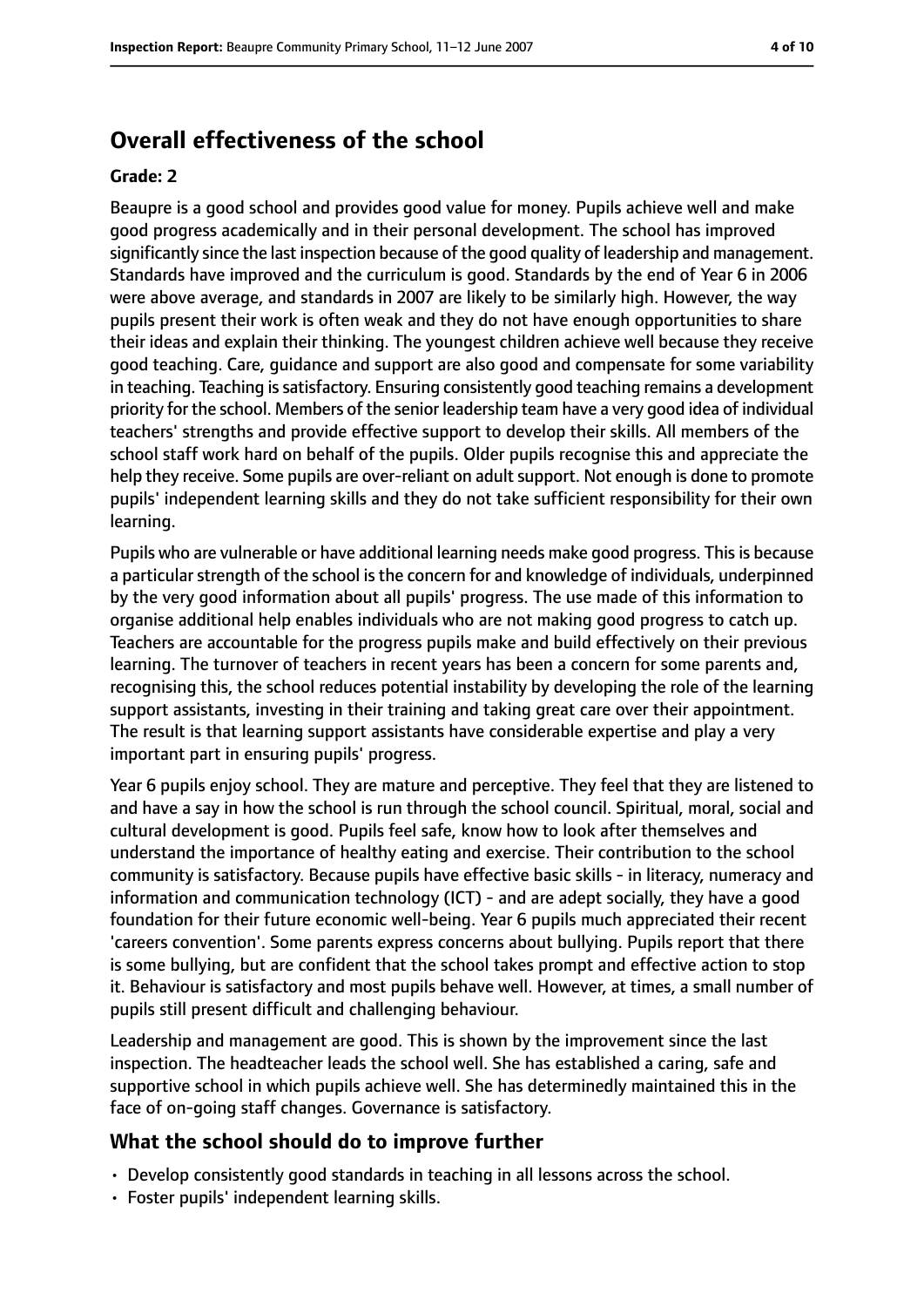- Improve the standard of presentation of pupils' work.
- Extend the opportunities for pupils to share their ideas and explain their thinking.

## **Achievement and standards**

#### **Grade: 2**

Skill levels on entry to the Reception class are generally low but there is no clear pattern and significant year-on-year variation. Children progress well and by the end of the Reception year, standards are close to those expected for their age. Standards in Year 2 in 2006 were broadly average, although pupils did well in writing. Current Year 2 pupils are attaining average standards and have made good progress. Overall attainment at the end of Year 6 shows an upward trend, although there was a dip in 2005, when there was a very small group with a high percentage of pupils with additional learning needs. In 2006, standards in English and mathematics were above average and they were significantly above average in science. All pupils made good progress. The current Year 6 is an able group who are working well and are on target to attain high standards. Pupils' presentation of their work across the school is generally weak. The careful tracking of progress and precise review of individual pupil performance data are very important factors in pupils' overall good achievement.

# **Personal development and well-being**

#### **Grade: 2**

Personal development is good and the work carried out by the school is reflected in the maturity of Year 6 pupils. Pupils respect each other and get along well. For example, pupils with additional needs are integrated very well into the life of the school and not made to feel different. The school takes its responsibility to teach about the diverse nature of Britain very seriously and consequently racist incidents are very rare. There has been good improvement in cultural development since the last inspection. Attendance is broadly in line with the national average. The school has good procedures in place to promote attendance and analyses the possible impact of poor attendance on pupils' progress.

# **Quality of provision**

## **Teaching and learning**

#### **Grade: 3**

Teaching and learning are satisfactory. Learning is good for pupils who have learning difficulties and disabilities, and those who have been identified as needing additional support to boost their progress, because of the effective care, guidance and support given. Teaching in the Reception class is good. There is a good balance of interesting activities. Children play purposefully and become independent learners, making good progress in new skills. Teaching and learning is more variable across the rest of the school. Examples of good teaching are seen and lessons are never less than satisfactory. Lesson planning for literacy and numeracy is thorough and takes into account the mixed ages and abilities within the class. Pupils' work indicates that some teachers do not always extend pupils' skills as well as they could. Teachers use good questioning to help to consolidate learning, but there are insufficient opportunities for pupils to share their ideas and to explain their thinking. Teachers mark pupils' work regularly and most give relevant comments to help them to improve their work, particularly in writing and mathematics.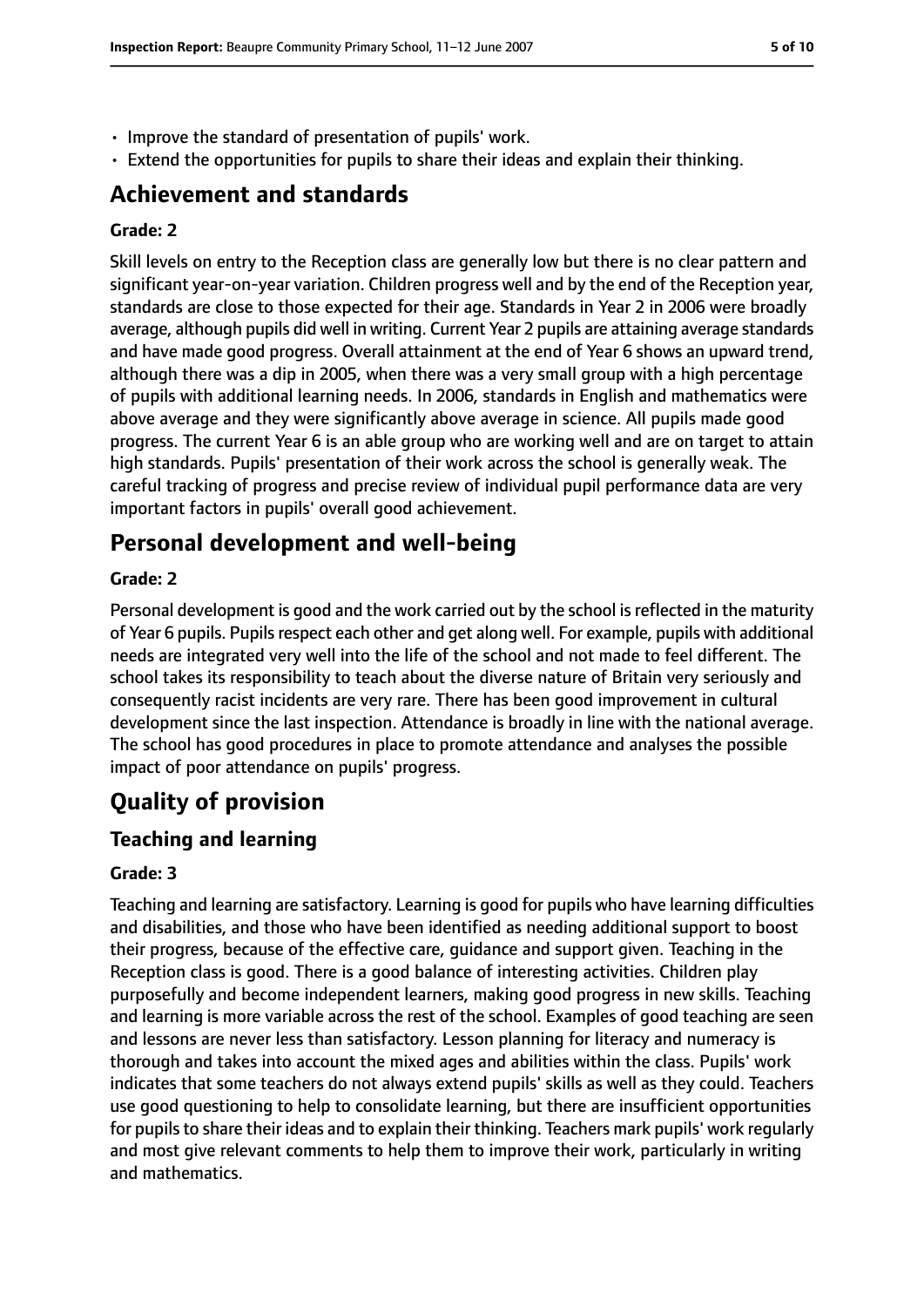## **Curriculum and other activities**

#### **Grade: 2**

The curriculum is broad, balanced and meets statutory requirements. Improvement since the last inspection is good. The curriculum in the Reception class is good because there is a good range of structured play activities that make learning fun. Pupils' ICT skills are extended well in most subjects and there is a strong emphasis on the development of their literacy and numeracy skills. There are effective systems for supporting those pupils with learning difficulties and disabilities, although sometimes the targets on pupils' individual education plans are not specific enough. The school gives great attention to pupils' personal development. It has developed a good programme for personal, social, health and citizenship lessons, which is adapted to meet pupils' current needs. Special projects are tailored to create enthusiasm in learning. For example, a group of pupils produced a DVD of 'The Legend of Beaupre School' whilst learning about myths and legends. Club activities, French, theme days, visits and visitors are used well to enrich the curriculum and stimulate pupils' enjoyment in learning new things.

#### **Care, guidance and support**

#### **Grade: 2**

The school pays careful attention to health and safety issues and safeguarding pupils. Child protection arrangements are rigorous. Pupils are known as individuals and have trusting relationships with staff. They say they have someone they could turn to if they had a problem. The school works effectively with a number of external agencies, including the local authority behavioural support team. Skilled teaching assistants make a significant contribution to pupils' learning, particularly for those pupils who lack confidence to complete tasks independently and those who have learning difficulties and disabilities. The system for monitoring progress is very good and pupils have sensible literacy and numeracy targets to help them to improve their work. Most of the older pupils are aware of what they need to do to reach a more challenging level in their work and some are beginning to evaluate its quality. Others are over-reliant on adult help to remind them what they need to do next to improve, rather than using the targets to take control of their own learning.

## **Leadership and management**

#### **Grade: 2**

Members of the senior leadership team, although relatively new in post, work well together and demonstrate a good capacity to improve the school further. The school's own evaluation of itsstrengths and weaknessesis accurate, but cautiousin some judgements. The headteacher leads and manages the school well. She has clear ideas on what needs to happen to improve the school. She has built a strong team because she respects and values people's contributions and works off their strengths. She cares a great deal about the children, knows them well and wants the best for them. She has developed a professional culture in which training and support to all staff is given a high priority and which sets the expectations for new staff. Despite significant recent change in its membership, governance is satisfactory, although still relatively inexperienced. The chair of governors liaises well with the headteacher.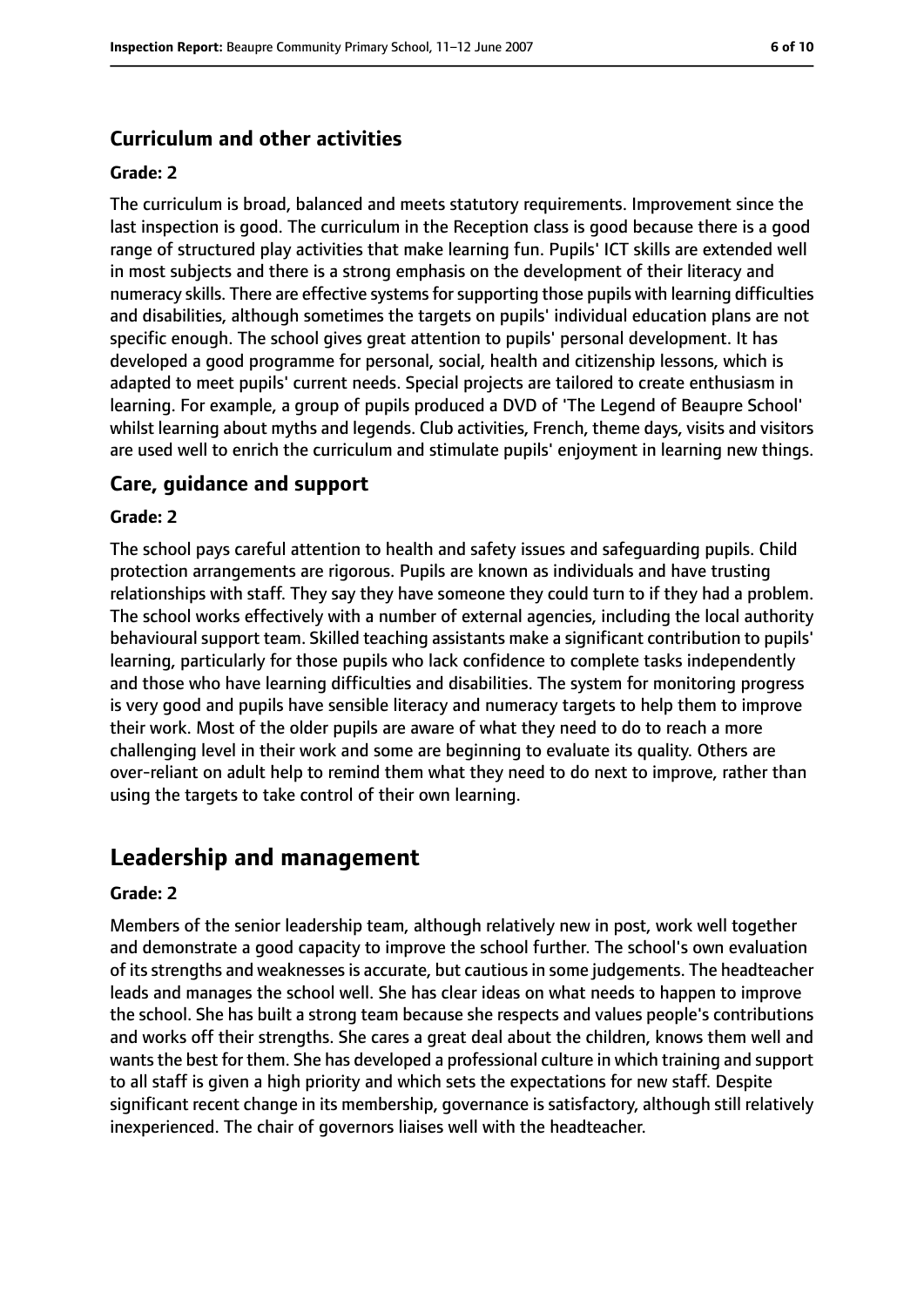**Any complaints about the inspection or the report should be made following the procedures set out in the guidance 'Complaints about school inspection', which is available from Ofsted's website: www.ofsted.gov.uk.**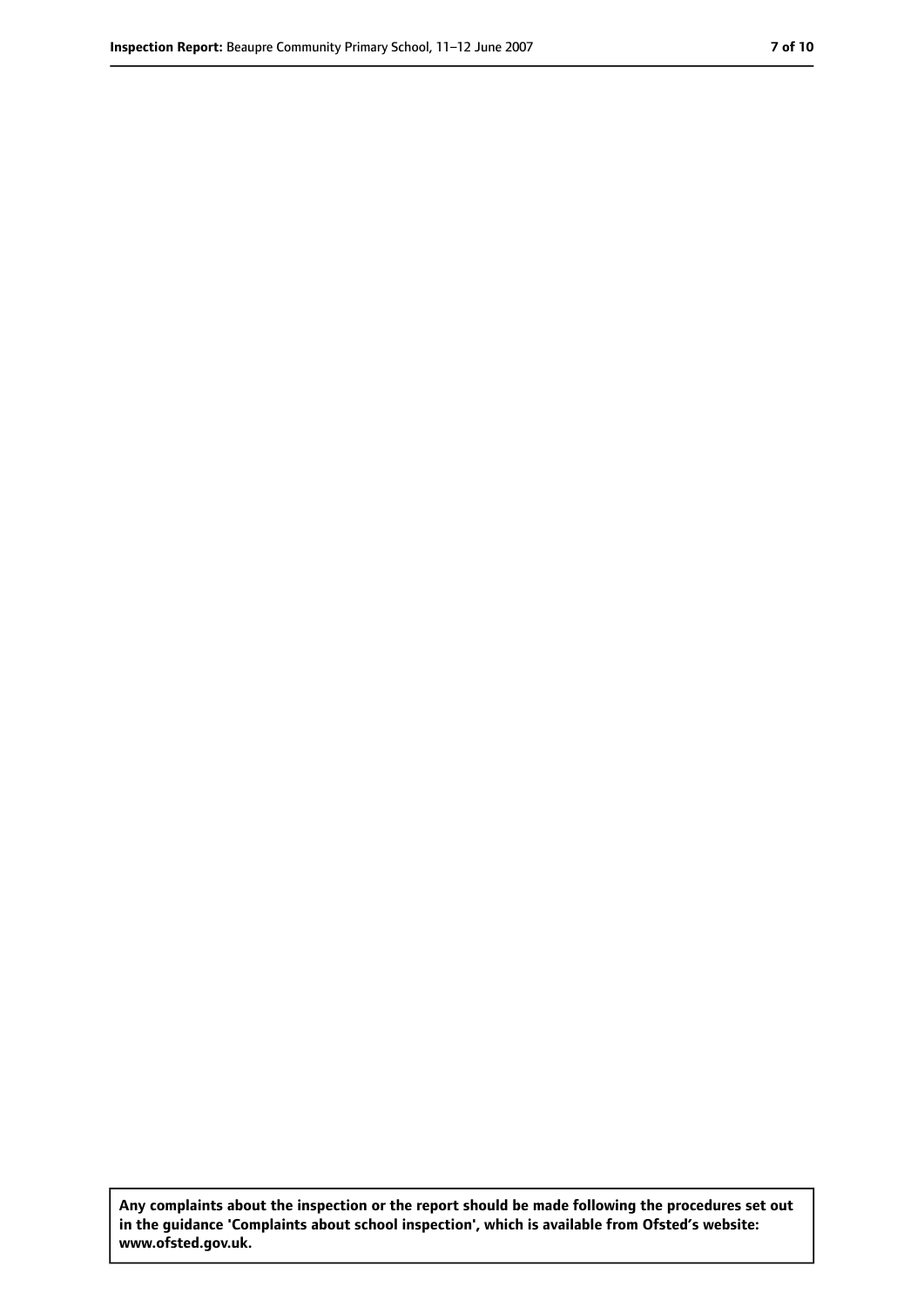#### **Annex A**

# **Inspection judgements**

| Key to judgements: grade 1 is outstanding, grade 2 good, grade 3 satisfactory, and grade 4 $\,$ | <b>School</b>  |
|-------------------------------------------------------------------------------------------------|----------------|
| inadequate                                                                                      | <b>Overall</b> |

## **Overall effectiveness**

| How effective, efficient and inclusive is the provision of education, integrated<br>care and any extended services in meeting the needs of learners? |     |
|------------------------------------------------------------------------------------------------------------------------------------------------------|-----|
| How well does the school work in partnership with others to promote learners'<br>well-being?                                                         |     |
| The quality and standards in the Foundation Stage                                                                                                    |     |
| The effectiveness of the school's self-evaluation                                                                                                    |     |
| The capacity to make any necessary improvements                                                                                                      |     |
| Effective steps have been taken to promote improvement since the last<br>inspection                                                                  | Yes |

## **Achievement and standards**

| How well do learners achieve?                                                                               |  |
|-------------------------------------------------------------------------------------------------------------|--|
| The standards <sup>1</sup> reached by learners                                                              |  |
| How well learners make progress, taking account of any significant variations between<br>groups of learners |  |
| How well learners with learning difficulties and disabilities make progress                                 |  |

## **Personal development and well-being**

| How good is the overall personal development and well-being of the<br>learners?                                  |  |
|------------------------------------------------------------------------------------------------------------------|--|
| The extent of learners' spiritual, moral, social and cultural development                                        |  |
| The behaviour of learners                                                                                        |  |
| The attendance of learners                                                                                       |  |
| How well learners enjoy their education                                                                          |  |
| The extent to which learners adopt safe practices                                                                |  |
| The extent to which learners adopt healthy lifestyles                                                            |  |
| The extent to which learners make a positive contribution to the community                                       |  |
| How well learners develop workplace and other skills that will contribute to<br>their future economic well-being |  |

## **The quality of provision**

| How effective are teaching and learning in meeting the full range of the<br>learners' needs?          |  |
|-------------------------------------------------------------------------------------------------------|--|
| How well do the curriculum and other activities meet the range of needs<br>and interests of learners? |  |
| How well are learners cared for, quided and supported?                                                |  |

 $^1$  Grade 1 - Exceptionally and consistently high; Grade 2 - Generally above average with none significantly below average; Grade 3 - Broadly average to below average; Grade 4 - Exceptionally low.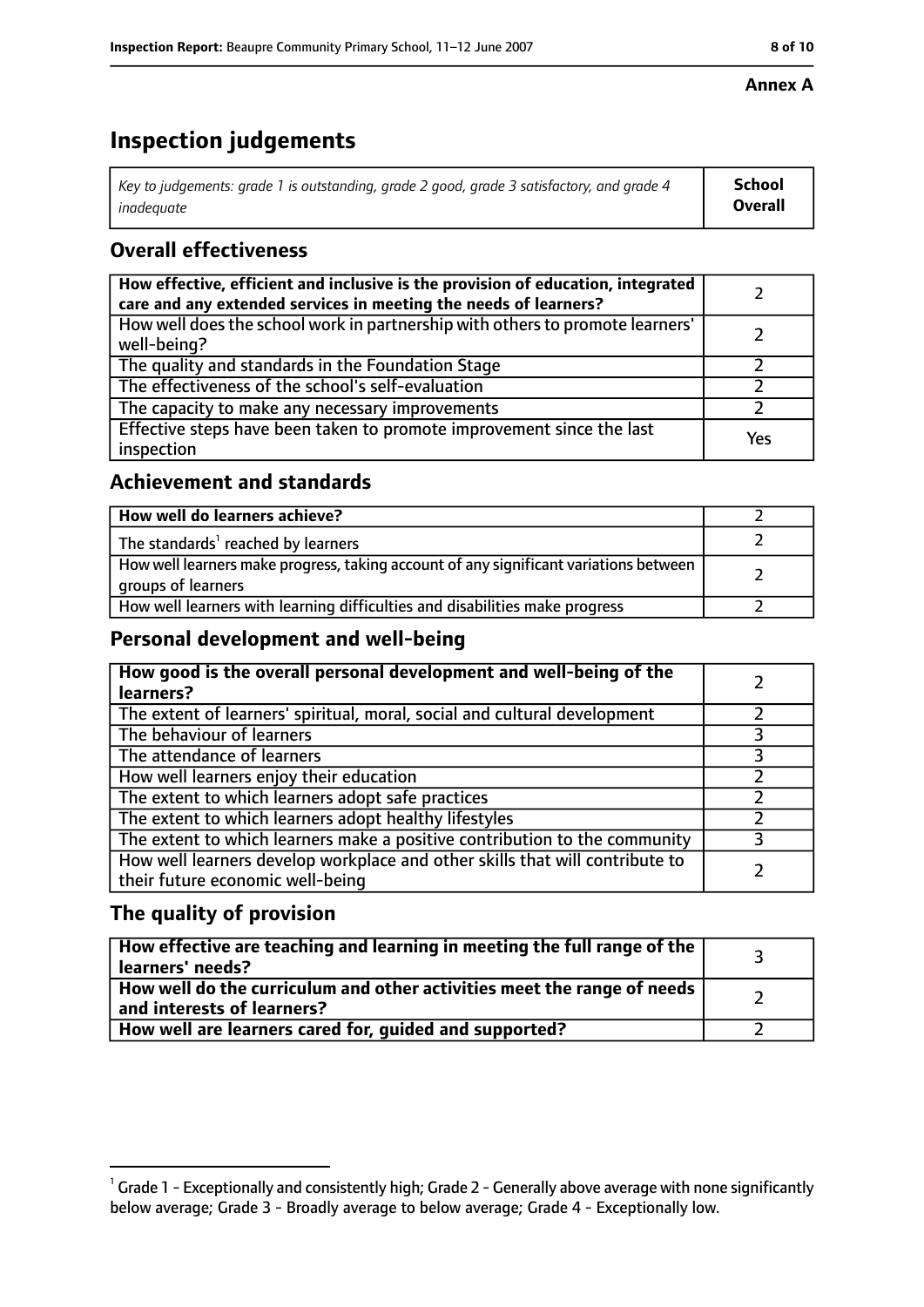#### **Annex A**

# **Leadership and management**

| How effective are leadership and management in raising achievement<br>and supporting all learners?                                              |     |
|-------------------------------------------------------------------------------------------------------------------------------------------------|-----|
| How effectively leaders and managers at all levels set clear direction leading<br>to improvement and promote high quality of care and education |     |
| How effectively performance is monitored, evaluated and improved to meet<br>challenging targets                                                 |     |
| How well equality of opportunity is promoted and discrimination tackled so<br>that all learners achieve as well as they can                     |     |
| How effectively and efficiently resources, including staff, are deployed to<br>achieve value for money                                          | 2   |
| The extent to which governors and other supervisory boards discharge their<br>responsibilities                                                  | 3   |
| Do procedures for safequarding learners meet current government<br>requirements?                                                                | Yes |
| Does this school require special measures?                                                                                                      | No  |
| Does this school require a notice to improve?                                                                                                   | No  |